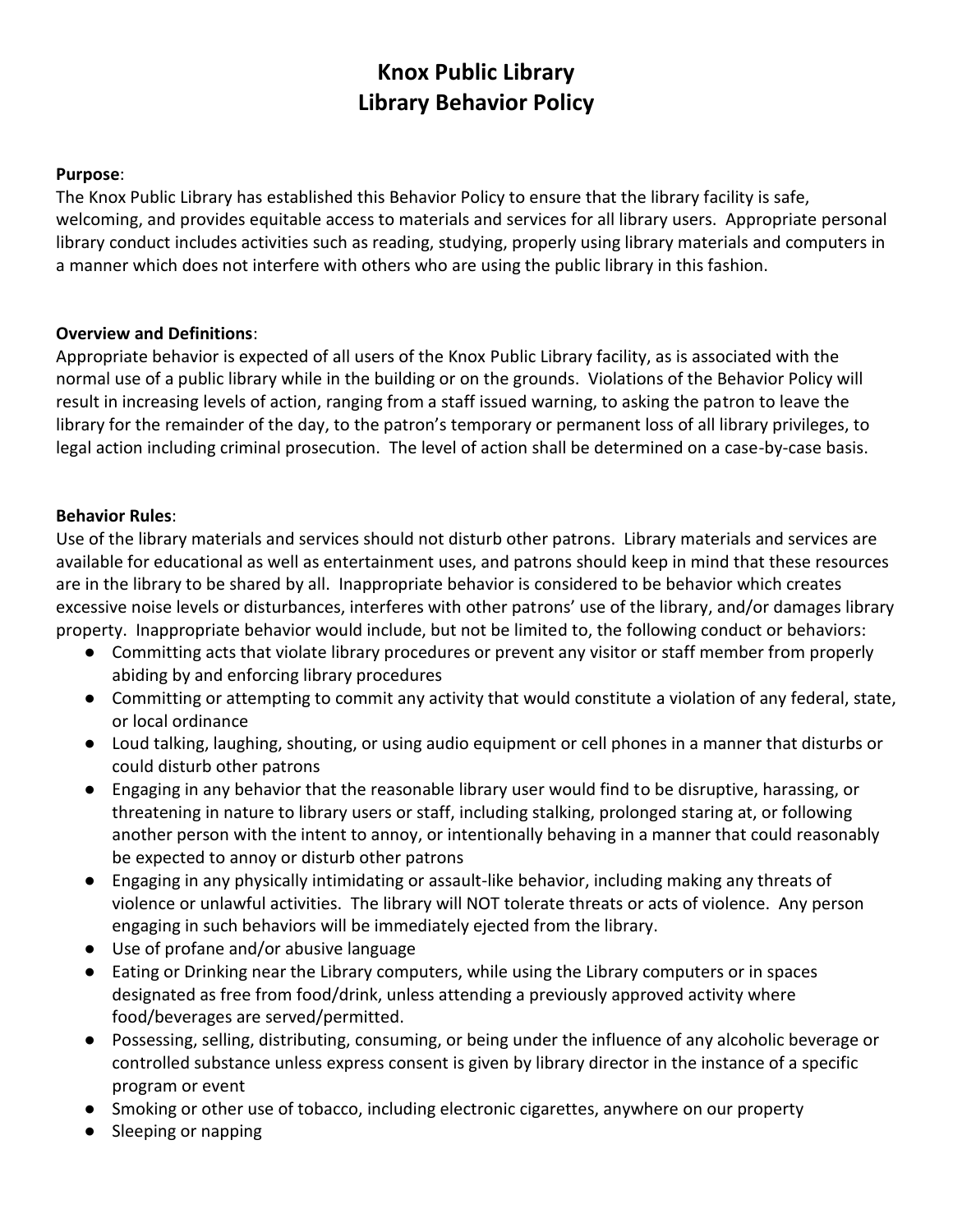- Violating the Library's rules for acceptable use of the Internet and public computers (refer to Acceptable Use Policy)
- Engaging in any sexual contact, activities, or conduct
- Loitering at entrances, walkways, bookshelf areas, restrooms, parking lots or other non-study areas. Adults not accompanied by a child are not permitted to loiter in the children's area, if the adult is not actively reading, studying, and/or using library materials from the children's area. For purposes of this policy, loitering is defined as staying in such an area for more than 15 minutes.
- Leaving children requiring supervision unattended (refer to Unattended Minor Policy) on library premises
- Selling, soliciting, surveying, distributing written materials, panhandling, or canvassing for any political, charitable, business, or religious purposes inside a library building or doorway without expressed consent from the library director.
- Entering a Library building without being fully clothed. Patrons must wear a covering of their upper bodies and footwear. Patrons whose hygiene is offensive so as to constitute a nuisance to other Library users may be required to leave the building.
- Bringing in more than two carryall bags. No bag may be brought into the Library that exceeds the size of a standard backpack, briefcase, or canvas tote bag. Belongings such as bedding, sleeping bags, and changes of clothes may not be brought into the Library or stored inside the Library without expressed consent from the library director.
- Interfering with the safe and free passage of the library staff or patrons on the premises including, but not limited to the placement of objects in hallways, aisles, flooring, or elsewhere, in a manner that impedes the free passage of such persons about the library. Unattended items may be removed from the library premises, if they reasonably appear to be abandoned or have been left unattended for 30 minutes or more.
- Bringing any animal into the library, except for service animals, animals for a scheduled library program, or with special permission from the library director
- Improperly using library restrooms or facilities for purposes such as bathing, shaving, laundering, or changing clothes
- Possessing, selling, distributing, displaying, or using any dangerous weapon. A weapon shall include, but not be limited to, a knife, cutting tool, firearm, and any other tool instrument or implement capable of inflicting serious bodily injury. Individual rights shall be respected for anyone with a valid Pennsylvania License to Carry Firearms.
- Interfere with the use of Library by other patrons, or interfere with the performance of their duties by Library employees.
- Deface or mar Library materials. Patrons will not deface, mar, or in any way destroy or damage the buildings, books, magazines, newspapers, recordings, or other items of the Library collection, Library furnishings, walls, machines, vehicles, or other Library property. Violators will be subject to prosecution.
- Each patron will be responsible for fines, fees, or other charges due in accordance with the Library's standard schedules. Failure to pay these fines will result in suspension of borrowing privileges.
- Materials removed from the Library must be checked out on a valid Library card.

# **Library Response to Violations of Behavior Policy**:

Any person who violates the behavior policy will be handled in a professional and courteous manner by staff, but the degree of the violation will determine the response. Staff is instructed to call 9-1-1 immediately in response to any behavior that is deemed dangerous. Staff will call the police for any behavior that is in violation of federal, state, or local ordinances. Staff will call the police if a person or group of persons is asked to leave the Library and they refuse to leave and/or become difficult with the staff member. For most other